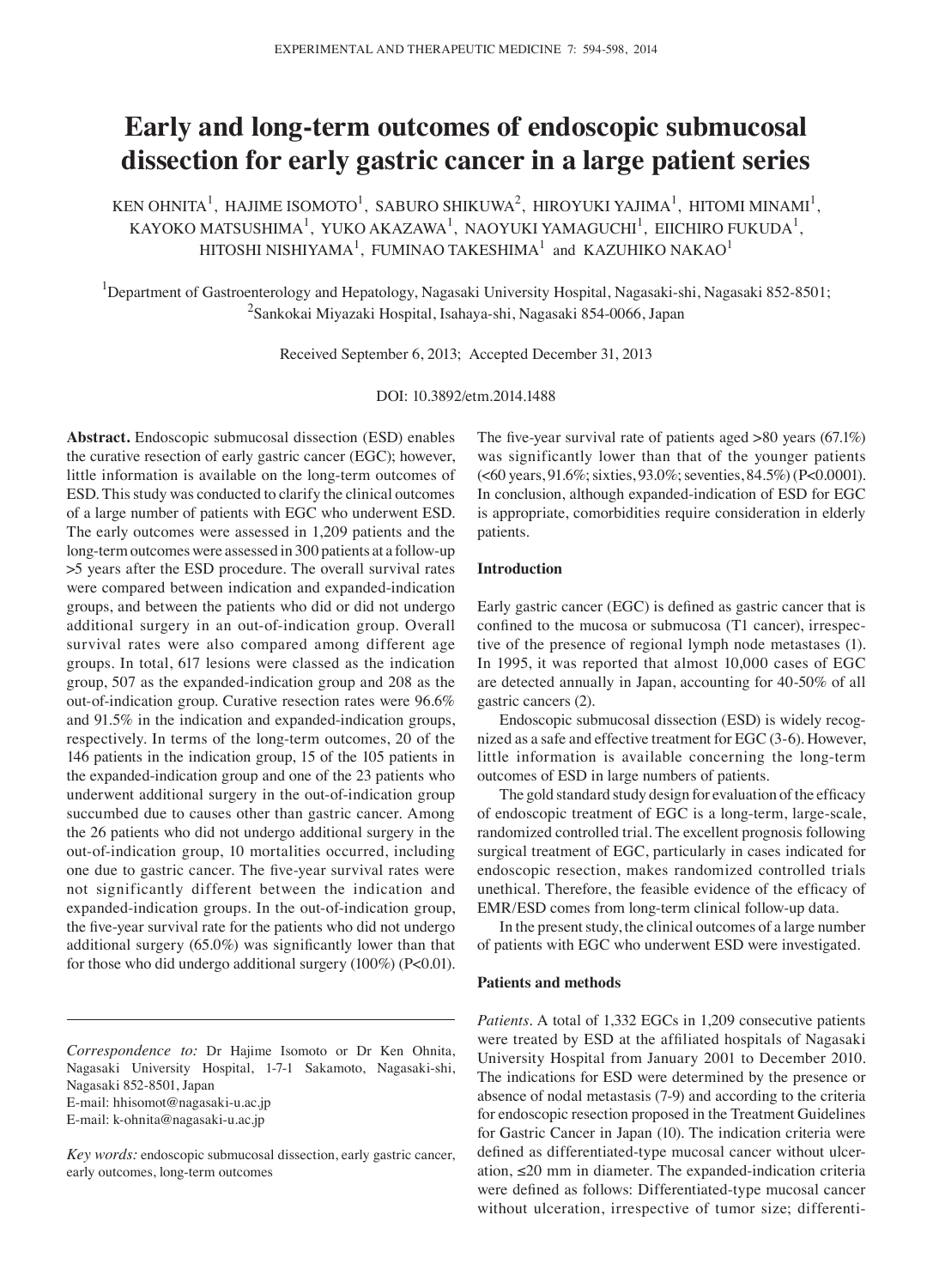ated-type mucosal cancer with ulceration, ≤30 mm in diameter; differentiated-type minute  $\left($  <500  $\mu$ m from the muscularis mucosae) submucosal invasive cancer, ≤30 mm in diameter; and undifferentiated-type mucosal cancer without ulceration, ≤20 mm in diameter with no lymphovascular involvement. The out‑of‑indication criteria were defined as EGCs that did not meet the indication criteria or the expanded-indication criteria. Written informed consent was obtained from each patient.

*ESD.* The EGCs were first identified and demarcated using white-light endoscopy and chromoendoscopy with indigo carmine solution, after which marking around the lesions was performed by cautery with a needle knife. Glycerol (10% glycerol and 5% fructose; Chugai Pharmaceutical Co. Ltd., Tokyo, Japan) or MucoUp® (Johnson and Johnson Co. Ltd., Tokyo, Japan) were then injected into the submucosal layer to lift the mucosa. A circumferential mucosal incision was made around the lesion using an insulation-tipped (IT) Knife 2 (Olympus Medical Systems Corp., Tokyo, Japan) or a Flush Knife (Fujifilm Corp., Tokyo, Japan). Submucosal dissection was performed using the IT Knife 2, a Hook Knife (Olympus Medical Systems Corp.) or the Flush Knife to achieve complete removal of the lesion. High-frequency generators (ICC 200 or VIO 300D; ERBE Elektromedizin GmbH, Tübingen, Germany) were used during marking, incision of the gastric mucosa and exfoliation of the gastric submucosa.

*Early outcomes.* Early outcomes (perforation, bleeding rate and curability) were assessed for the 1,332 EGCs in the 1,209 consecutive patients. The patients included 882 men and 327 women, with a mean age of 72 years (range, 33-95 years). Perforation was diagnosed endoscopically or by the presence of free air on an abdominal plain radiograph or computed tomography scan. Procedure‑associated bleeding was defined as bleeding that required transfusion or surgical intervention, or bleeding that caused the hemoglobin level to decrease by 2 g/dl (11).

*En bloc* resection refers to a resection in one piece (11). The curability of ESD was classified as either curative or non-curative (11,12). Resections were deemed curative when a tumor was excised *en bloc* and was within the indication or expanded-indication criteria with tumor-free lateral and vertical margins and no lymphovascular invasion. When histological evaluation was challenging or identified that a lesion was outside the indication or expanded-indication criteria and/or that it had a positive margin or lymphovascular invasion, the curability was defined as non‑curative.

*Long‑term outcomes.* Long-term outcomes were assessed for a total of 342 EGCs in 319 consecutive patients treated using ESD from January 2001 to December 2005. The follow-up was conducted >5 years after the procedure. The patients included 224 men and 95 women, with a mean age of 71 years (range, 33-92 years). Nineteen patients had multiple EGCs with a total of 42 lesions. In the analysis of long-term outcomes, 300 patients were enrolled due to the exclusion of the 19 patients with multiple EGCs. The overall survival rates were compared between the indication and expanded-indication groups, and between the patients who did or did not Table I. All EGC cases categorized by pathology (n=1,332).

| Criteria                                         | Lesions $[n (\%)]$ |
|--------------------------------------------------|--------------------|
| Indication [differentiated M UL(-) $\leq$ 20 mm] | $617(46.3\%)$      |
| Expanded indication                              | 507 (38.1%)        |
| Differentiated M $UL(-) > 20$ mm                 | 293                |
| Differentiated M UL(+) $\leq$ 30 mm              | 146                |
| Differentiated $SM1 < 30$ mm                     | 62                 |
| Undifferentiated M UL(-) $\leq$ 20 mm            | 6                  |
| Out of indication                                | 208 (15.6%)        |

M, mucosal cancer; UL, ulceration; (-), without; (+), with; SM1, submucosal invasive cancer.

Table II. Early outcomes.

| <b>Outcomes</b> | Indication<br>$(n=617)$ | Expanded<br>indication<br>$(n=507)$ | Out of<br>indication<br>$(n=208)$ |
|-----------------|-------------------------|-------------------------------------|-----------------------------------|
| En bloc         | 605/617                 | 487/507                             | 199/208                           |
|                 | 98.1%                   | 96.1%                               | 95.7%                             |
| Curative        | 596/617                 | 464/507                             |                                   |
|                 | 96.6%                   | 91.5%                               |                                   |
| Piecemeal or    | 21/617                  | 43/507                              | 208/208                           |
| non-curative    | 3.4%                    | 8.5%                                | 100%                              |

undergo additional surgery in the out-of-indication group. The overall survival rates among different age groups were also compared.

*Statistical analysis.* The statistical significance of the differences with respect to each complication was determined using Fisher's exact test or the  $\chi^2$  test. Data for the long-term outcomes were calculated using the Kaplan-Meier method and analyzed by the log-rank test. P<0.05 was considered to indicate a statistically significant difference. This study was approved by the ethics committee of Nagasaki University Hospital.

#### **Results**

*Early outcomes.* Table I categorizes the resected lesions by histopathological examination. The indication criteria included 617 (46.3%) lesions; 507 (38.1%) lesions were included in the expanded-indication criteria and 208 (15.6%) lesions were included in the out-of-indication criteria. Table II lists the early outcomes of the patients. The curative resection rates for *en bloc* resection were 96.6% (596/617) and 91.5% (464/507) in the indication and expanded-indication groups, respectively. The total perforation rate was 2.9% (39/1,332), and the rate for the expanded-indication group was significantly higher than that for the indication group [4.3% (22/507) versus 1.8% (11/617), P<0.05; Table III]. Only one case of late-onset perfo-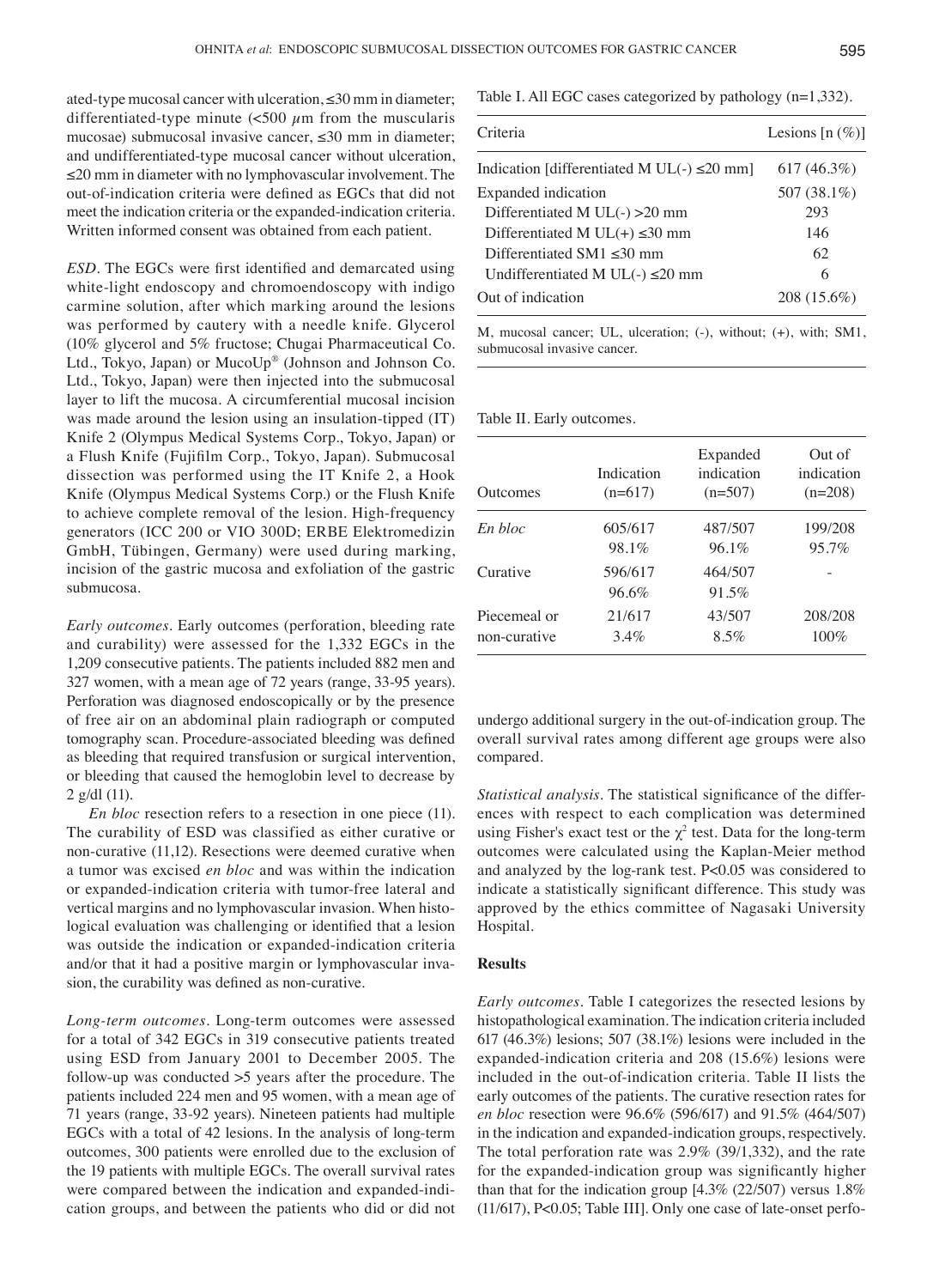# Table III. Perforation rates.

| Perforation rate<br>$\lceil\% \text{ (n/total)}\rceil$ |
|--------------------------------------------------------|
| $1.8\%$ (11/617)                                       |
| $4.3\%$ (22/507)                                       |
| $2.9\%$ (6/208)                                        |
| 2.9% (39/1332)                                         |
|                                                        |

The perforation rate was significantly higher in the expanded-indication group than in the indication group (P<0.05).

Table IV. ESD-associated later bleeding rates.

| Criteria            | Bleeding rate<br>$[\%$ (n/total)] |
|---------------------|-----------------------------------|
| Indication          | $1.1\%$ (7/617)                   |
| Expanded indication | $1.8\%$ (9/507)                   |
| Out of indication   | 4.8% (10/208)                     |
| Total               | $2.0\%$ (26/1332)                 |

The ESD‑associated later bleeding rate was significantly higher in the out-of-indication group compared with the indication group (P<0.01) or the expanded-indication group (P<0.05).

Table V. Cases followed up >5 years after ESD, with the exception of those with multiple lesions (n=300).

| Criteria                                         | Patients (n) |
|--------------------------------------------------|--------------|
| Indication (differentiated M UL(-) $\leq$ 20 mm) | 146          |
| Expanded indication                              | 105          |
| Differentiated M $UL(-) > 20$ mm                 | 72           |
| Differentiated M UL(+) $\leq 30$ mm              | 21           |
| Differentiated SM1 <30 mm                        | 10           |
| Undifferentiated $M < 20$ mm                     | 2            |
| Out of indication:                               | 49           |
| Additional surgery $(+)$                         | 23           |
| Additional surgery (-)                           | 26           |
|                                                  |              |

M, mucosal cancer; UL, ulceration; (-), without; (+), with; SM1, submucosal invasive cancer.

ration required surgery. Overall, the ESD-associated bleeding rate was 2.0% (26/1,332) and it was significantly higher for the out-of-indication group [4.8% (10/208)] compared with the indication group  $[1.1\% (7/617)]$  (P<0.01) or the expanded-indication group [1.8% (9/507)] (P<0.05; Table IV). The complication rate was similar to those calculated in other studies (13‑15). Local recurrence was identified in two patients and the lesions in these patients were excised with piecemeal resection.



Figure 1. Five-year survival rates of the indication and expanded-indication groups.



Figure 2. Five-year survival rates of the patients who did or did not undergo additional surgery in the out-of-indication group.



Figure 3. Five-year survival rates of the younger age groups (<60 years old, sixties and seventies) and the older age group (>80 years old).

*Long-term outcomes.* Patients (n=319), consisting of 224 men and 95 women, with a mean age of 71 years (range, 33-92 years), were followed up >5 years after ESD was performed. Of those, 19 patients (42 lesions) had multiple EGCs; thus, in the analysis of long-term outcomes, the other 300 patients were enrolled. The median follow-up term of observation was 66 months, ranging from 1 to 106 months. Table V presents the categorization of the resected lesions that were enrolled in the long-term outcome analysis. Of the 49 patients in the out-of-indication group, 23 underwent additional surgery and 26 did not due to advanced age, concomitant diseases and/or rejection of surgery by the patient. Of the 146 patients in the indication group, 20 passed away; 18 mortalities were due to diseases other than gastric cancer and two were due to unknown causes. Of the 105 patients in the expanded-indication group, 15 patients succumbed to diseases other than gastric cancer. Of the 23 patients who underwent additional surgery in the out-of-indication group, one mortality occurred, which was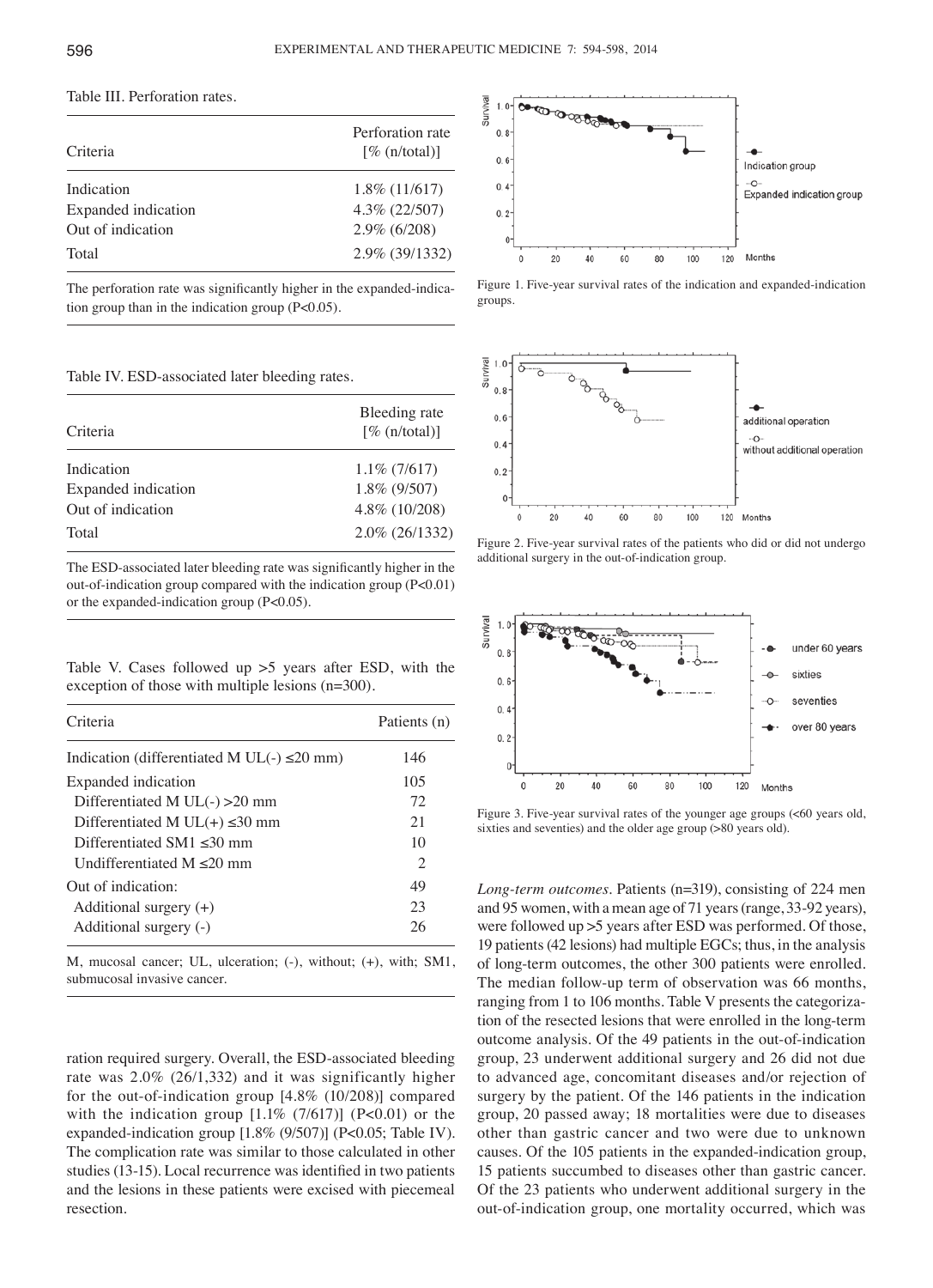not due to gastric cancer. Among the 26 patients who did not undergo additional surgery in the out-of-indication group, 10 mortalities occurred, including one due to gastric cancer. The five-year survival rate was not significantly different between the indication and expanded-indication groups (Fig. 1). However, in the out-of-indication group, the five-year survival rate of the patients who did not undergo additional surgery (65.0%) was significantly lower than that of the patients who did undergo additional surgery (100%) (P=0.0062; Fig. 2). In the analysis by age, the five-year survival rate of the patients >80 years old (67.1%) was significantly lower than those of the younger age groups (<60 years old, 91.6%; sixties, 93.0%; seventies, 84.5%) (P<0.0001; Fig. 3).

# **Discussion**

Gotoda *et al* (7) suggested that early gastric cancer with no risk of lymph node metastasis is definable by using a large database, so the indications for endoscopic treatment have been expanded in Japan. *En bloc* resection of ESD provides a much higher curative resection rate than piecemeal resection via endoscopic mucosal resection (EMR) (11). In addition, ESD permits precise histopathological examination for the assessment of curability to guide further management and to stratify the risk of a patient developing metastases. Successful outcomes are therefore enabled following ESD (6,16). In the present study, two cases of EGC local recurrence were excised via piecemeal resection of ESD. It is important to be able to excise via *en bloc* resection. ESD is an excellent procedure as it decreases the incidence of local recurrence following *en bloc* resection more effectively than EMR (17). The development of ESD has allowed the indications for endoscopic treatment to be extended. In the present study, although the perforation rate was higher for the expanded-indication group than for the indication group, most of the perforations were controlled endoscopically.

Although endoscopic treatment is an accepted therapy for EGC in Japan (3-6), there have been few studies concerning the long-term outcomes (18,19). The present study has demonstrated that the survival rate of patients meeting the expanded-indication criteria has been similar to that of patients meeting the indication criteria. Therefore, the current expanded indications may be appropriate. In the present study, mortalities due to gastric cancer were not observed in the patients in the indication and the expanded-indication groups. However, 13.9% (35/251) of the patients in these two groups succumbed to diseases other than gastric cancer. In particular, the survival rate of the patients >80 years old was poor; most of the patients >80 years of age succumbed to non-cancerous diseases such as pulmonary disease, heart disease and cerebral infarction. As may be expected, the life expectancies of the older patients were shorter than the life expectancies of the younger patients. This result may be a natural outcome; however, there are a number of studies that suggest ESD is effective even in elderly patients (13,18,19). The natural history of EGC has been poorly delineated. Therefore, the degree to which EGC improves the prognosis of elderly patients, regardless of the presence or absence of a therapeutic intervention, has not been fully clarified. In the present study, a number of the elderly patients had concomitant diseases, but the mortalities of a number of the

others were unpredictable. Although it is difficult to decide whether elderly patients with EGC should undergo ESD, this issue merits careful thought. When the lesions are judged as out-of-indication according to histopathological analysis, additional surgery with lymph node dissection is recommended. In the present study, in the out-of-indication group, the five-year survival rate of the patients who did not undergo additional surgery was significantly lower than that of the patients who underwent additional surgery. The reasons for not having additional surgery included advanced age and comorbid disease, and such patients may not require ESD. However, as a number of elderly patients may live for a long time, it is difficult to decide whether ESD should be performed. This is an issue for future study.

In conclusion, the results of the present study demonstrated that the early and long-term outcomes of ESD for patients meeting the expanded-indication criteria are similar to those of patients meeting the indication criteria. When deciding whether to perform ESD in elderly patients, it is necessary to consider the presence of underlying comorbid diseases.

### **References**

- 1. Sano T, Kobori O and Muto T: Lymph node metastasis from early gastric cancer: endoscopic resection of tumour. Br J Surg 79: 241-244, 1992.
- 2. Shimizu S, Tada M and Kawai K: Early gastric cancer: its surveillance and natural course. Endoscopy 27: 27-31, 1995.
- 3. Ono H, Kondo H, Gotoda T, *et al*: Endoscopic mucosal resection for treatment of early gastric cancer. Gut 48: 225-229, 2001.
- 4. Abe N, Yamaguchi Y, Takeuchi H, *et al*: Key factors for successful en bloc endoscopic submucosal dissection of early stage gastric cancer using an insulation-tipped diathermic knife. Hepatogastroenterology 53: 639-642, 2006.
- 5. Oda I, Saito D, Tada M, *et al*: A multicenter retrospective study of endoscopic resection for early gastric cancer. Gastric Cancer 9: 262-270, 2006.
- 6. Gotoda T: Endoscopic resection of early gastric cancer. Gastric Cancer 10: 1-11, 2007.
- 7. Gotoda T, Yanagisawa A, Sasako M, *et al*: Incidence of lymph node metastasis from early gastric cancer: estimation with a large number of cases at two large centers. Gastric Cancer 3: 219-225, 2000.
- 8. Gotoda T, Iwasaki M, Kusano C, Seewald S and Oda I: Endoscopic resection of early gastric cancer treated by guideline and expanded National Cancer Centre criteria. Br J Surg 97: 868-871, 2010.
- 9. Hirasawa T, Fujisaki J, Fukunaga T, *et al*: Lymph node metastasis from undifferentiated-type mucosal gastric cancer satisfying the expanded criteria for endoscopic resection based on routine histological examination. Gastric Cancer 13: 267-270, 2010.
- 10. Japanese Gastric Cancer Association: Treatment Guidelines for Gastric Cancer in Japan. 3rd edition. Kanehara, Tokyo, 2010 (In Japanese).
- 11. Oda I, Gotoda T, Hamanaka H, *et al*: Endoscopic submucosal dissection for early gastric cancer: Technical feasibility, operation time and complications from a large consecutive series. Dig Endosc 17: 54-58, 2005.
- 12. Yokoi C, Gotoda T, Hamanaka H and Oda I: Endoscopic submucosal dissection allows curative resection of locally recurrent early gastric cancer after prior endoscopic mucosal resection. Gastrointest Endosc 64: 212-218, 2006.
- 13. Toyokawa T, Fujita I, Morikawa T, *et al*: Clinical outcomes of ESD for early gastric neoplasms in elderly patients. Eur J Clin Invest 41: 474-478, 2011.
- 14. Jeon SW, Jung MK, Kim SK, *et al*: Clinical outcomes for perforations during endoscopic submucosal dissection in patients with gastric lesions. Surg Endosc 24: 911-916, 2010.
- 15. Kakushima N, Fujishiro M, Kodashima S, *et al*: Technical feasibility of endoscopic submucosal dissection for gastric neoplasms in the elderly Japanese population. J Gastroenterol Hepatol 22: 311-314, 2007